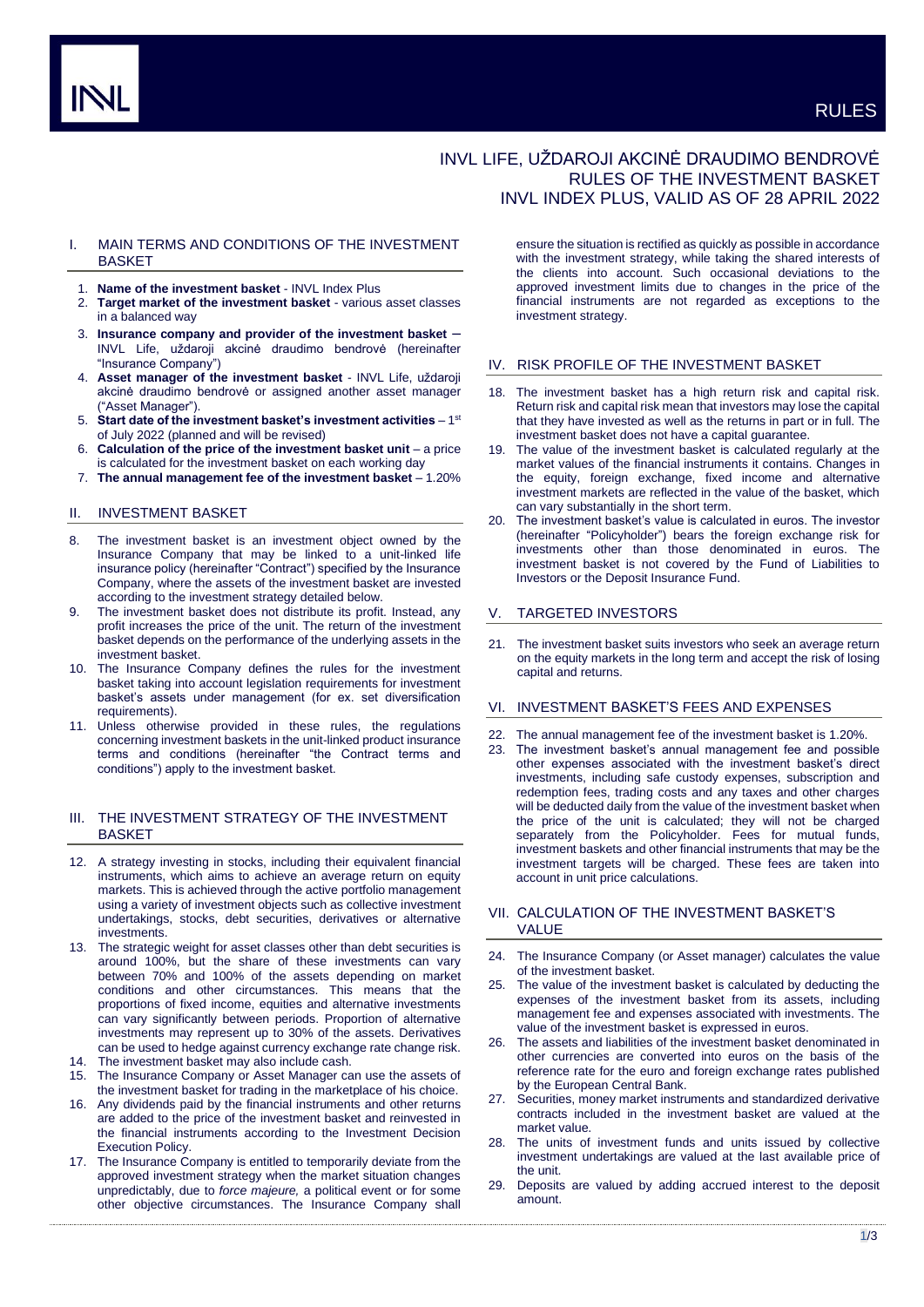- 30. Other financial instruments and investment objects, as well as financial instruments and investment objects whose current market value is not known, are assessed using objective criteria. A more detailed valuation of financial instruments and investment objects is specified in the Insurance Company's internal valuation methodology for investment objects.
- 31. A value is calculated for the investment basket for the days those Lithuanian banks are generally open (working days). Based on any changes, market disturbances or other similar reasons possibly affecting the investment basket's investments, the Insurance Company (Asset Manager) can interrupt the calculation of the investment basket's value until the calculation of the value can be carried out normally.

# VIII. CALCULATION OF THE UNIT PRICE OF THE INVESTMENT BASKET

- 32. The price of the investment basket unit is calculated by dividing the value of the basket by the number of investment basket units in circulation.
- 33. The unit price of the investment basket may be divided into fractions. The number of investment basket's units and the unit price are rounded to 4 decimal places. The unit price of the investment basket is expressed in euros. The latest unit price of the investment basket is available from the Insurance Company and on the Insurance Company's website.

### IX. LINK BETWEEN INVESTMENT DIRECTION AND CONTRACTAND ASSOCIATED RESTRICTIONS

- 34. Investment basket is linked to the Contract only for the purpose of calculation of capital accumulated in the Contract.
- The subscription of the investment basket's units means tying a new payment after corresponding fees deduction under the customer's Contract or of already existing savings to the price of the investment basket's unit. The redemption of the investment basket units means the withdrawal of the Contract's savings tied to the investment basket or their transference to another investment basket.
- 36. The Insurance Company is entitled to refuse to execute the Policyholder's investment order due to linking the Contract with the investment basket. The Insurance Company has the right to limit the number of investment baskets selected in the Contract, the combination with other investment baskets offered by the Insurance Company or to determine the minimum number of units or the minimum amount in euros that may be linked to the Contract at any time.
- 37. The redemption price of the investment basket unit coincides with the price of the unit.
- 38. Investment assignments are executed in the order in which they are submitted.
- 39. The investment assignment can only be cancelled with the approval of the Insurance Company.
- 40. The Insurance Company is entitled to restrict investment basket unit redemptions and subscriptions due to market disturbances or other similar reasons, or if the restriction is deemed necessary to protect the interests of other Policyholders. Such a situation can arise, for example, due to a market disturbance, as a result of which the valuation and realization of the Investment Basket's investments and value calculation of the Investment Basket cannot be carried out reliably.
- 41. Investment risk borne by Policyholder as well covers such situations when investment basket unit redemptions and subscriptions are temporarily or permanently suspended by Insurance Company, Asset manager or state institution, as well as cases of suspension of investment basket unit valuation (unit price is not calculated on a particular day and it is determined later). In such cases investment unit price is calculated, Policyholder's investment orders or other transactions in respect to the Contract are executed as soon as subscription/redemption of investment units is reopened and unit price available.
- 42. The Insurance Company is entitled to change the Asset Manager of the investment basket and make changes to the rules of the investment basket. Changes are reported on the Insurance Company's website.

# X. TERMINATION OF THE INVESTMENT BASKET

43. The Insurance Company is entitled to terminate the investment basket or to merge it with other investment basket, owned by the Insurance Company. Policyholders' notification procedure is set in the Contract terms and conditions.

#### XI. OWNERSHIP OF AND RIGHTS TO THE INVESTMENT BASKET AND ITS UNITS

44. The Policyholder or beneficiaries do not have title or other rights to the investment basket or to its units linked to the Contract. The Insurance Company holds the title to the units of the basket and the financial instruments belonging to the basket linked to the Contract.

# XII. TAXES AND PAYMENTS TO AUTHORITIES

- 45. If the investment basket or financial instruments in the basket are subject to direct or indirect taxes under a law or an order issued, or other fees imposed by the authorities, and which are payable by the Insurance Company, the Insurance Company is entitled to charge the corresponding sum from the investment basket's asset.
- The investment basket's financial instruments may be subject to tax costs, which affect the price of the financial instrument's or investment basket's value.

#### XIII. RISKS ASSOCIATED WITH THE INVESTMENT BASKET

#### 47. **MARKET RISK**

Financial instruments are affected by market risk, i.e. risk which is caused by general economic development, in other words factors that affect the overall performance of companies operating on the markets and/or that the value of the investment changes as a result of changes in the economic outlook.

#### 48. **RETURN RISK**

The performance of the investment basket is dependent on the performance of the target market, which may vary during the investment period. No guarantees can be made concerning the performance of the target market. The past performance of investments is no guarantee of future performance. Investing in the investment basket is not the same as investing directly in the target market.

#### 49. **INTEREST RATE RISK**

Interest rate risk results from the value of the investment basket changing due to a change in the market interest rates.

#### 50. **CREDIT RISK**

Credit risk means a loss or the weakening of the financial position because the issuer of a security or other debtor fails to meet his or her obligations. If the credit risk materializes, the investor bears the risk of losing the investment entirely or in part.

### 51. **COUNTERPARTY RISK**

Counterparty risk arises due to the other party in a financing or derivative contract and materializes if the counterparty is unable or unwilling to meet his or her obligations. If the counterparty risk materializes, the market value of the contract concluded with the counterparty is subject to risk. The investor bears the risk of losing the investment entirely or in part if the counterparty risk materializes due to the insolvency of the derivative counterparty prior to the redemption of the investment.

#### 52. **FOREIGN EXCHANGE RISK**

If the financial instruments include investments other than euro denominated investments, changes in exchange rates may affect the performance of the financial instrument.

#### 53. **LIQUIDITY RISK**

The markets' liquidity risk means that investments cannot be or cannot easily be realized or covered at the current market price or that a value cannot be determined for the investments due to the markets' lack of depth or because the markets are not working due to disturbance. The value of an investment may need to be defined